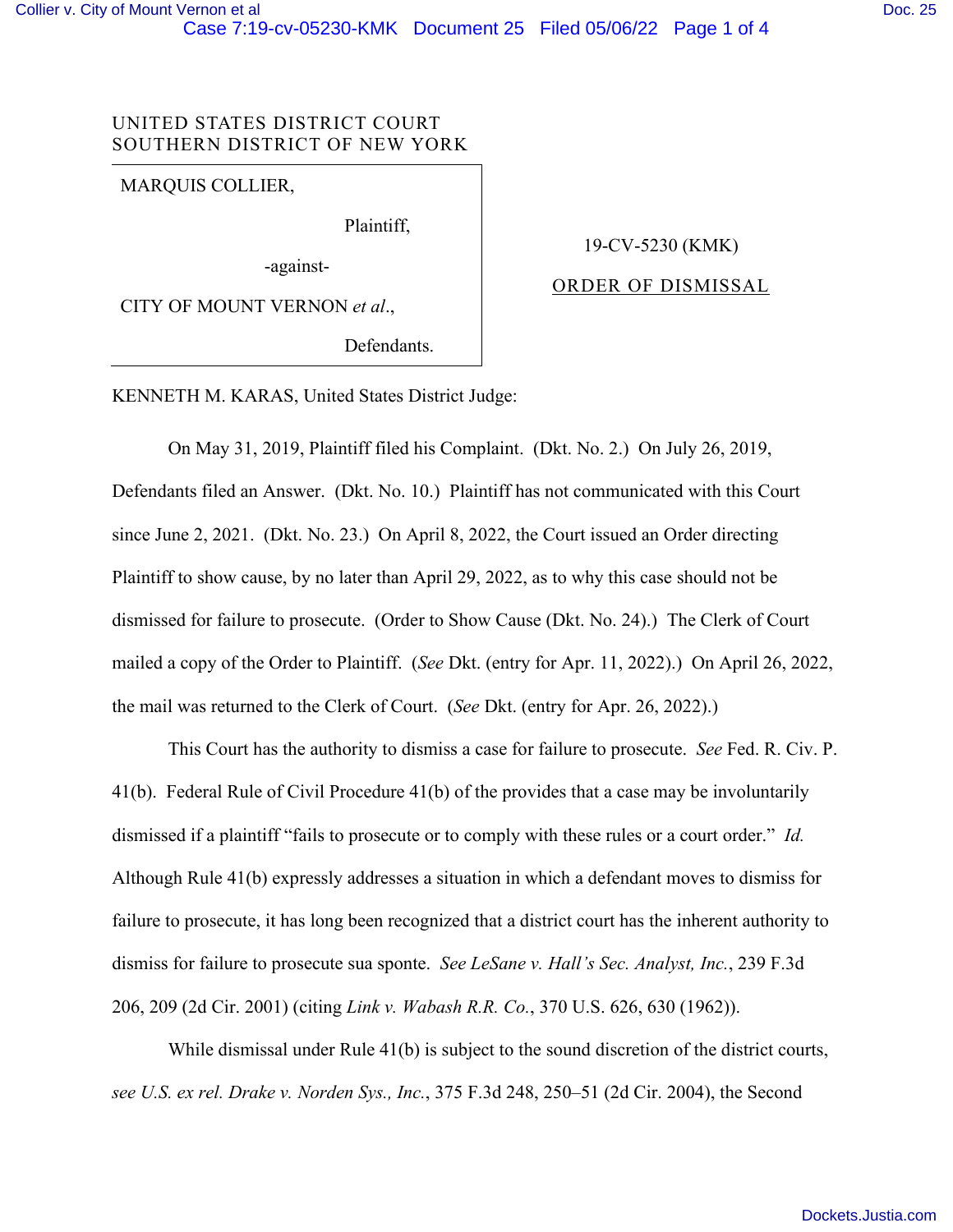#### Case 7:19-cv-05230-KMK Document 25 Filed 05/06/22 Page 2 of 4

Circuit has stated that a Rule 41(b) dismissal is a "harsh remedy to be utilized only in extreme situations," *LeSane*, 239 F.3d at 209 (internal quotation mark omitted) (quoting *Theilmann v. Rutland Hosp., Inc.*, 455 F.2d 853, 855 (2d Cir. 1972)). However, it has also stated that the authority to invoke dismissal for failure to prosecute is "vital to the efficient administration of judicial affairs and provides meaningful access for other prospective litigants to overcrowded courts." *Lyell Theatre Corp. v. Loews Corp.*, 682 F.2d 37, 42 (2d Cir. 1982).

Before exercising its discretionary authority to dismiss for failure to prosecute, a district court should consider the following factors:

[1] the duration of the plaintiff's failures, [2] whether plaintiff had received notice that further delays would result in dismissal, [3] whether the defendant is likely to be prejudiced by further delay, [4] whether the district judge has take[n] care to strik[e] the balance between alleviating court calendar congestion and protecting a party's right to due process and a fair chance to be heard . . . and [5] whether the judge has adequately assessed the efficacy of lesser sanctions.

*Hardimon v. Westchester County*, No. 13-CV-1249, 2014 WL 2039116, at \*1 (S.D.N.Y. May 16, 2014) (alterations in original) (quoting *LeSane*, 239 F.3d at 209). No single factor is dispositive. *See LeSane*, 239 F.3d at 210; *Hardimon*, 2014 WL 2039116, at \*1.

The Court concludes that these factors weigh in favor of dismissal of this Action.

Plaintiff was advised twice of his obligation to promptly submit a written notification to the Court in the event that his address changed, and that failure to do so may result in dismissal of the case. (*See* Dkt. No. 4 ("[I]t is Plaintiff's obligation to promptly submit a written notification to the Court if Plaintiff's address changes, and the Court may dismiss the action if Plaintiff fails to do so."); *see also* Dkt. No. 24 ("The Court may dismiss this case without prejudice without further notice in the event that good cause is not shown.").) The Court's Order to Show Cause, mailed to Plaintiff on April 11, 2022, indicated that Plaintiff's failure to show cause by April 29, 2022 would result in the Court dismissing the case with prejudice without further notice. (Dkt.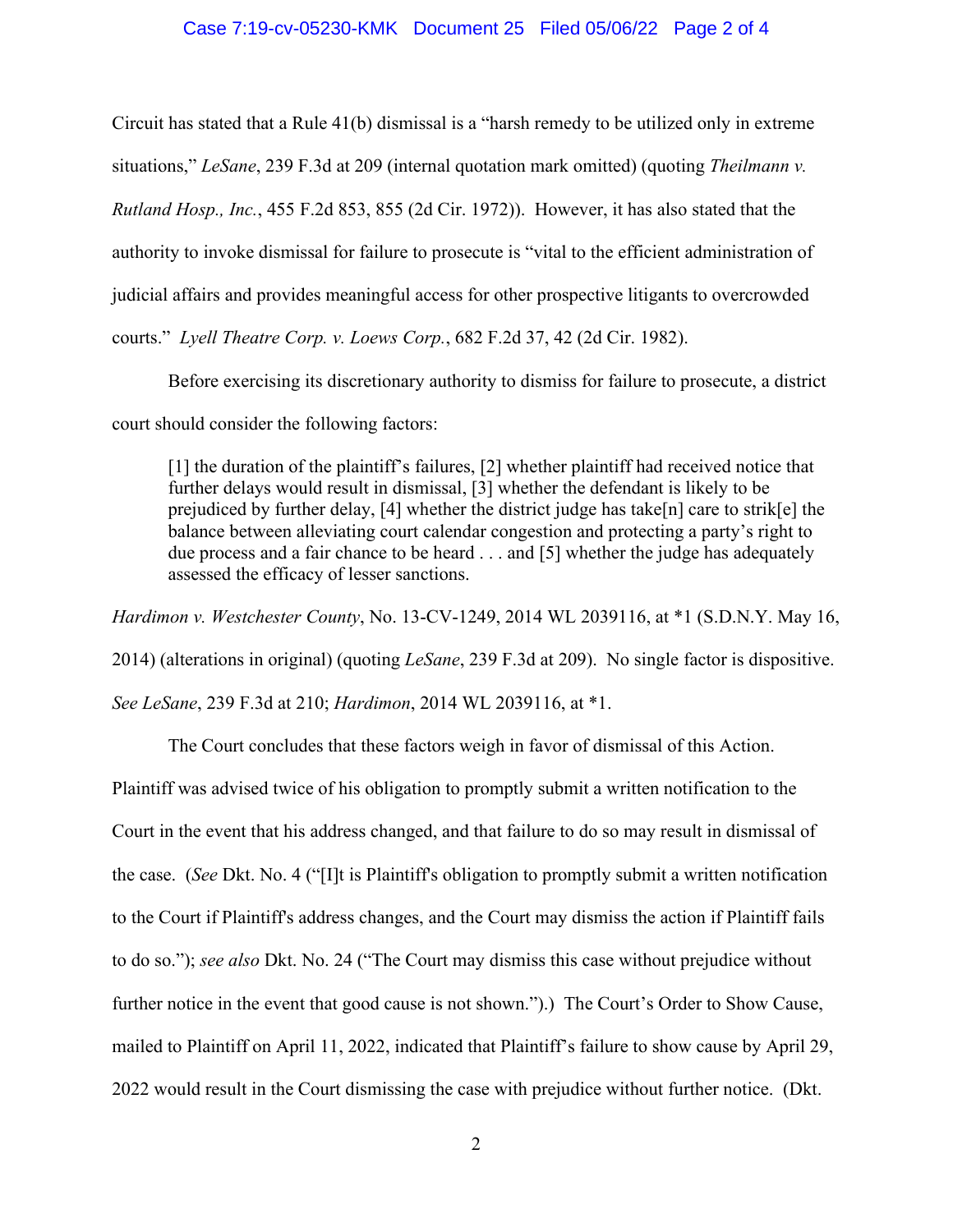#### Case 7:19-cv-05230-KMK Document 25 Filed 05/06/22 Page 3 of 4

No. 24.) To date, Plaintiff has not responded to the Order to Show Cause or otherwise communicated with the Court since June 2, 2021. (*See* Dkt. No. 23.) Accordingly, the Court dismisses the Action without prejudice for failure to prosecute. *See Mena v. City of New York*, No. 15-CV-3707, 2017 WL 6398728, at \*2 (S.D.N.Y. Dec. 14, 2017) (noting that "a pro se plaintiff is not exempt from complying with court orders and must diligently prosecute his case"); *Capogrosso v. Troyetsky*, No. 14-CV-381, 2015 WL 4393330, at \*5 (S.D.N.Y. July 17, 2015) (finding the fact that the plaintiff "has not responded to efforts to contact her" weighs in favor of dismissal for failure to prosecute); *Savatxath v. City of Binghamton*, No. 12-CV-1492, 2013 WL 4805767, at \*1 (N.D.N.Y. Sept. 9, 2013) (dismissing case for failure to prosecute after the plaintiff "neglected to comply with an order . . . requiring him to notify the court . . . as to why th[e] action should not be dismissed for failure to prosecute"); *Smalls v. Bank of N.Y.*, Nos. 05-CV-8474, 07-CV-8546, 2008 WL 1883998, at \*4 (S.D.N.Y. Apr. 29, 2008) (dismissing case for failure to prosecute where the court received no communication from the plaintiffs for nearly two months); *Robinson v. United States*, No. 03-CV-1001, 2005 WL 2234051, at \*2 (S.D.N.Y. Sept. 8, 2005) ("Only the [p]laintiff can be responsible for notifying the court and the [d]efendant of his updated address, and [the] [p]laintiff's failure to do so has made it impossible to provide him any notice.").